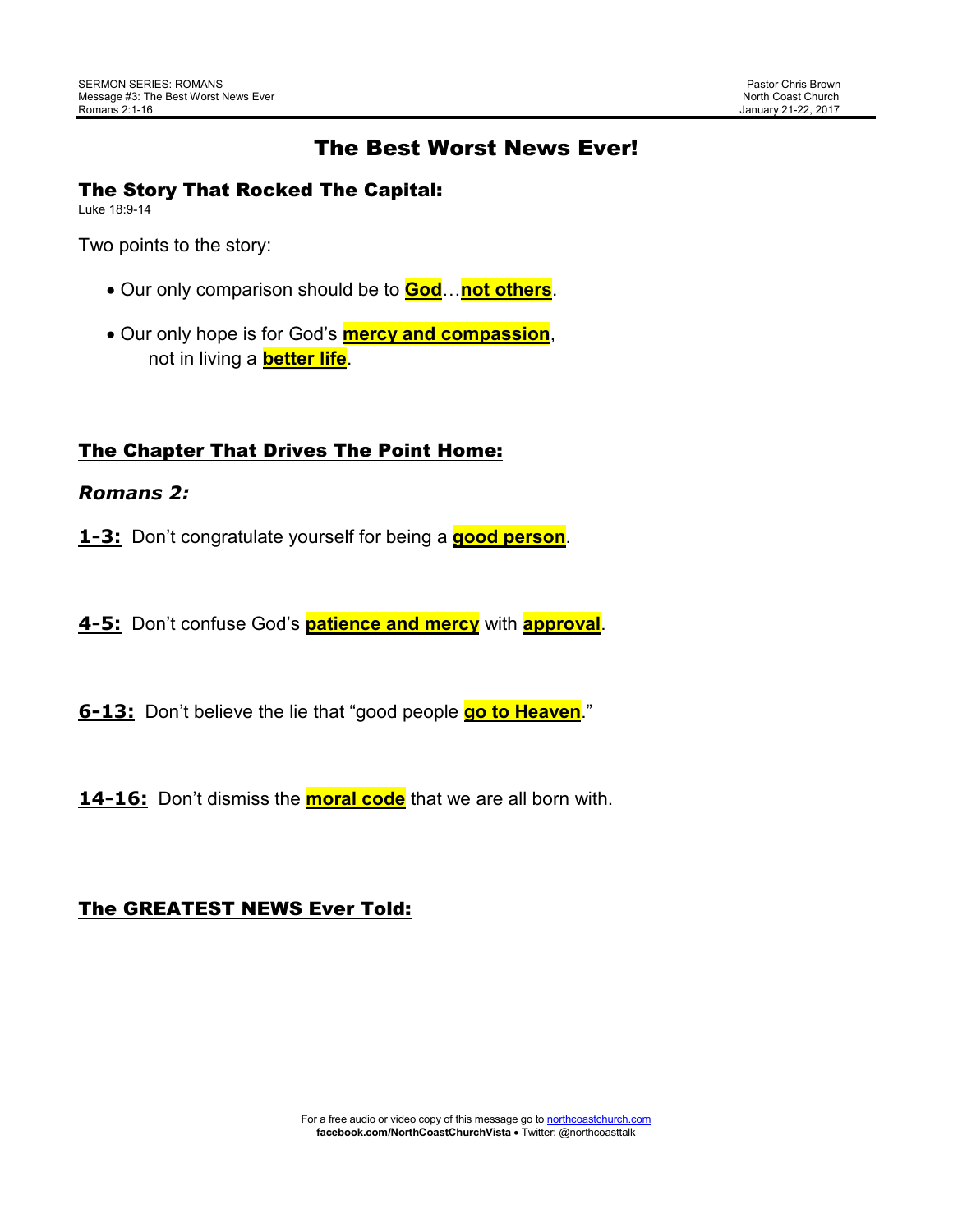# **Growth Group Homework**

For the week of January 22, 2017

#### **GETTING TO KNOW YOU**

**1.** If you could master one skill you don't have right now, what would it be?

**2.** If you asked average people on the street to describe God, what do you think they would say?

What percentage of answers do you think would include calling God "kind" and "patient"?

**3.** What was your first response when Chris said to not congratulate yourself for being a good person?

**4.** Looking back at your notes from this week's teaching, was there anything you heard for the first time or anything that caught your attention, challenged or confused you?

#### **DIGGING DEEPER**

**1.** There's no question we should all be thankful for the many blessings we receive and the accomplishments we achieve. But as we heard this weekend, we also need to be careful of making them our measure of spiritual success and maturity. How does Jeremiah 9:23-24 add and/or change our view of achievement and success?

**Jeremiah 9:23-24** *New International Version (NIV)*

**<sup>23</sup>**This is what the LORD says:

"Let not the wise boast of their wisdom or the strong boast of their strength or the rich boast of their riches,

<sup>24</sup> but let the one who boasts boast about this:

that they have the understanding to know me,

that I am the LORD, who exercises kindness,

 justice and righteousness on earth, for in these I delight," declares the LORD.

Of the three character traits of God listed in verse 24 which one do you identify with the most? Is there one you find more challenging to understand than the others? If so, explain.

If you remembered Jeremiah's words every day, can you think of any ways it may have an effect on you?

**2.** This week we heard how realizing our sinfulness actually gives us an opportunity to see and respond to the good news of what Jesus has done for us. An important part of being a follower of Christ and part of a Growth Group is creating an environment where someone can be honest about their shortcomings.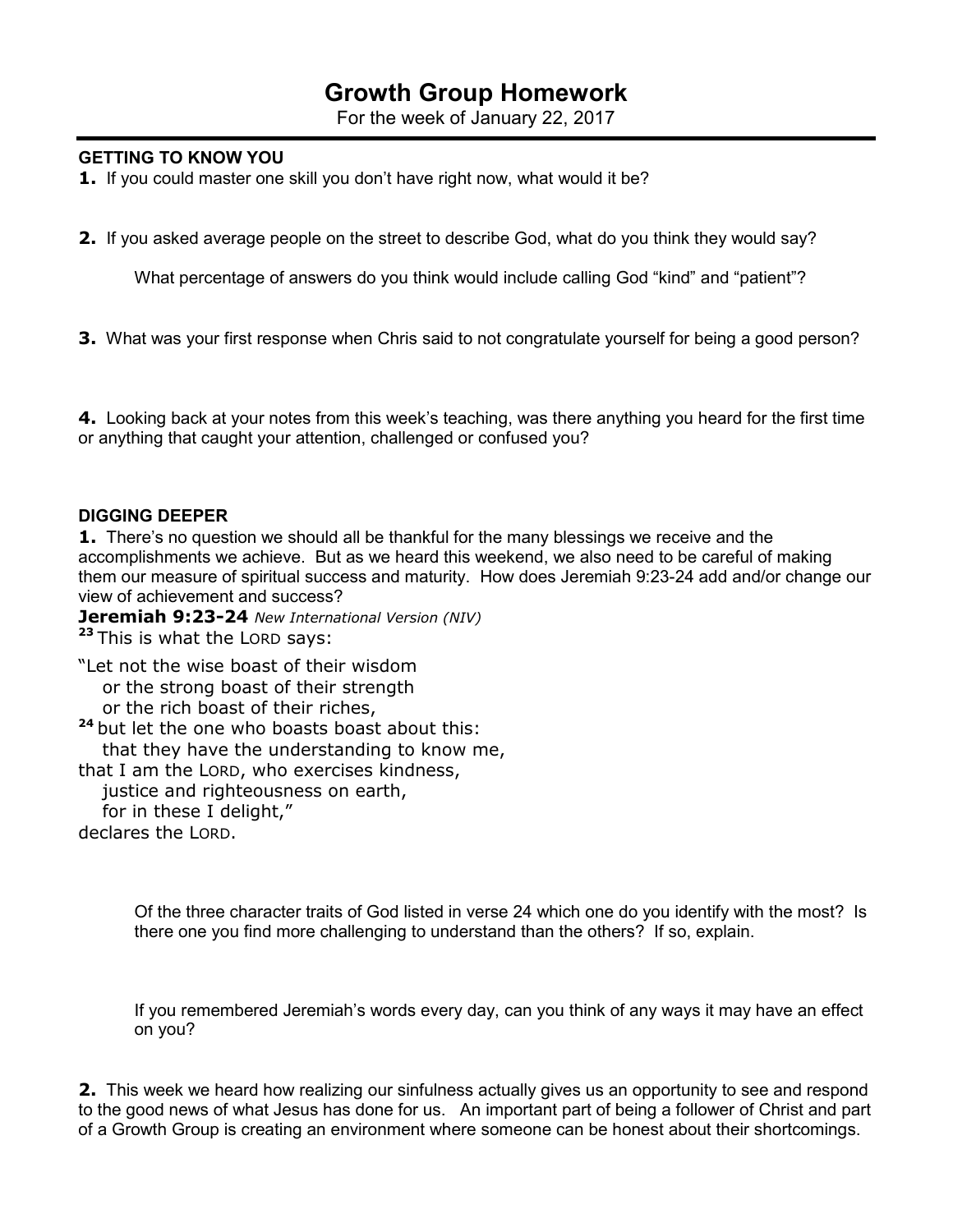What specifics do the following verses give to help create this kind of environment?

**Romans 12:10** *New International Version (NIV)*

**<sup>10</sup>**Be devoted to one another in love. Honor one another above yourselves.

## **Hebrews 3:13** *New International Version (NIV)*

**<sup>13</sup>**But encourage one another daily, as long as it is called "Today," so that none of you may be hardened by sin's deceitfulness.

## **1 Thessalonians 5:15** *New International Version (NIV)*

**<sup>15</sup>**Make sure that nobody pays back wrong for wrong, but always strive to do what is good for each other and for everyone else.

## **Ephesians 4:29, 32** *New International Version (NIV)*

**<sup>29</sup>**Do not let any unwholesome talk come out of your mouths, but only what is helpful for building others up according to their needs, that it may benefit those who listen.

**<sup>32</sup>**Be kind and compassionate to one another, forgiving each other, just as in Christ God forgave you.

Which one of these verses do you want to focus on putting into action this week?

**3.** The good news we heard this weekend was that God is kind, gracious and patient with us (Romans 2:4) in spite of all we've done! How do the following verses reinforce this great news?

**Romans 2:4** *New International Version (NIV)*

<sup>4</sup> Or do you show contempt for the riches of his kindness, forbearance and patience, not realizing that God's kindness is intended to lead you to repentance?

## **Nehemiah 9:17** *New International Version (NIV)*

<sup>17</sup> They refused to listen and failed to remember the miracles you performed among them. They became stiff-necked and in their rebellion appointed a leader in order to return to their slavery. But you are a forgiving God, gracious and compassionate, slow to anger and abounding in love. Therefore you did not desert them,

## **Psalm 117:2** *New International Version (NIV)*

<sup>2</sup> For great is his love toward us, and the faithfulness of the LORD endures forever. Praise the LORD.

**Psalm 86:15** *New International Version (NIV)* 

**<sup>15</sup>**But you, Lord, are a compassionate and gracious God, slow to anger, abounding in love and faithfulness.

Is there anyone you need to be patient with or show kindness to as God has shown you?

## **TAKING IT HOME**

**1.** Looking back at this week's teaching and study, is there one thing you'd especially like to remember this week?

**2.** Do you have any prayer requests for your group?